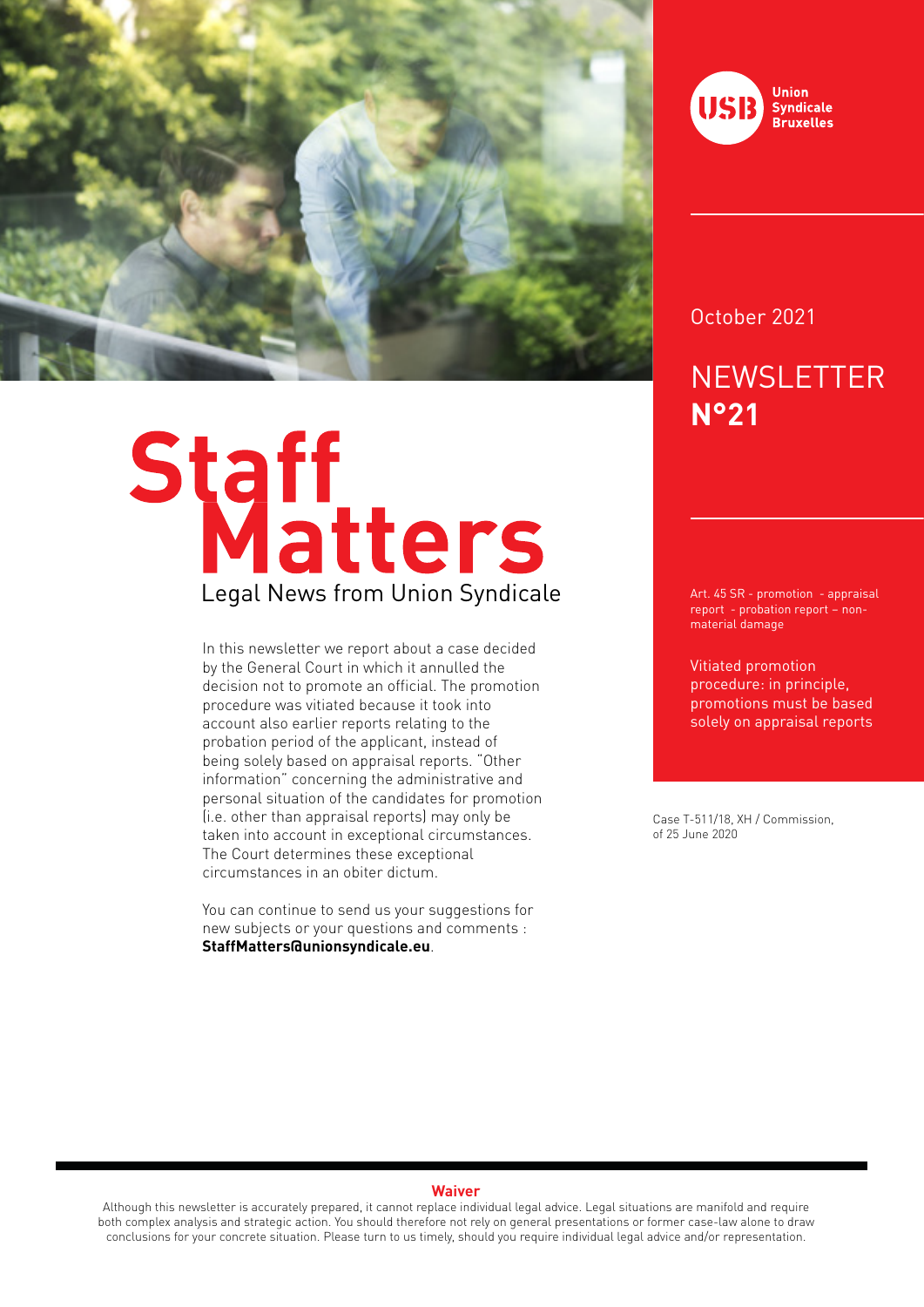### **Background**

The central norm for promotions, which was infringed in the present case, is Art. 45(1) Staff Regulations (SR). It provides that, when considering comparative merits, the appointing authority has to, in particular, take account of the reports on the officials. Art. 4(1)(a) of the GIP (general implementing provisions) stipulates, inter alia, that, for the purposes of the examination of the comparative merits of the officials eligible for promotion, the appointing authority has to take into account, in particular, 'reports on the officials drawn up since their last promotion or, failing that, since their recruitment, and in particular staff reports drawn up in accordance with the general provisions for implementing Article 43 of the Staff Regulations'.

### **Facts of the Case**

The applicant (an official of OLAF) was recruited at grade AD5, subject to a probationary period. An interim probation report indicated difficulties that the applicant encountered with colleagues at the start of her probationary period. This was annexed to the end-ofprobation report. Later, the applicant was not promoted in the 2017 promotion exercise. She lodged a complaint and subsequently filed an action for annulment of the decision not to promote her. She alleged, inter alia, that Art. 45 SR had been infringed, in so far as her interim probation report and end-of-probation report had been taken into account in the consideration of the comparative merits in the 2017 promotion exercise. She was promoted in the subsequent 2018 promotion exercise.

## **The Decision of the Court**

The General Court annulled the decision of the Commission not to include the applicant in the list of officials promoted in the 2017 promotion exercise. The Court further awarded compensation (2.000 €) to the official for the non-material damage that she had suffered.

The Court ruled that, in accordance with Art. 45(1) SR and Art. 4(1)(a) of the GIP, the appointing authority when considering the comparative merits in a promotion exercise - is required to take into account, in particular, the **appraisal reports** that are drawn up for officials. Those appraisal reports constitute an essential criterion for assessment each time the official's career is taken into consideration for the purposes of adopting a decision concerning his or her promotion.

The appointing authority, says the Court, may only take into account **other information** concerning the administrative and personal situation of the candidates for promotion **in exceptional circumstances**. This can particularly be the case when an appraisal report does not exist. However, such additional information cannot remedy the lack of an appraisal report, except if four conditions are fulfilled: (1) it must be sufficiently objective to allow judicial review, (2) it must contain an assessment of the official's merits by the persons responsible for drawing up his or her appraisal report, (3) it must have been disclosed to the official in such a way as to guarantee his or her rights of defence, and (4) it must be known to the promotions committee when it considers the comparative merits of all the candidates. This means that information capable of compensating for the lack of an appraisal report must be **broadly comparable to that report, as regards its provenance, the procedure for drawing it up and its purpose**.

According to the Court, appraisal reports and reports drawn up during the probationary period have separate purposes and functions, and they cannot be subject to an "automatic and absolute comparison", because "the

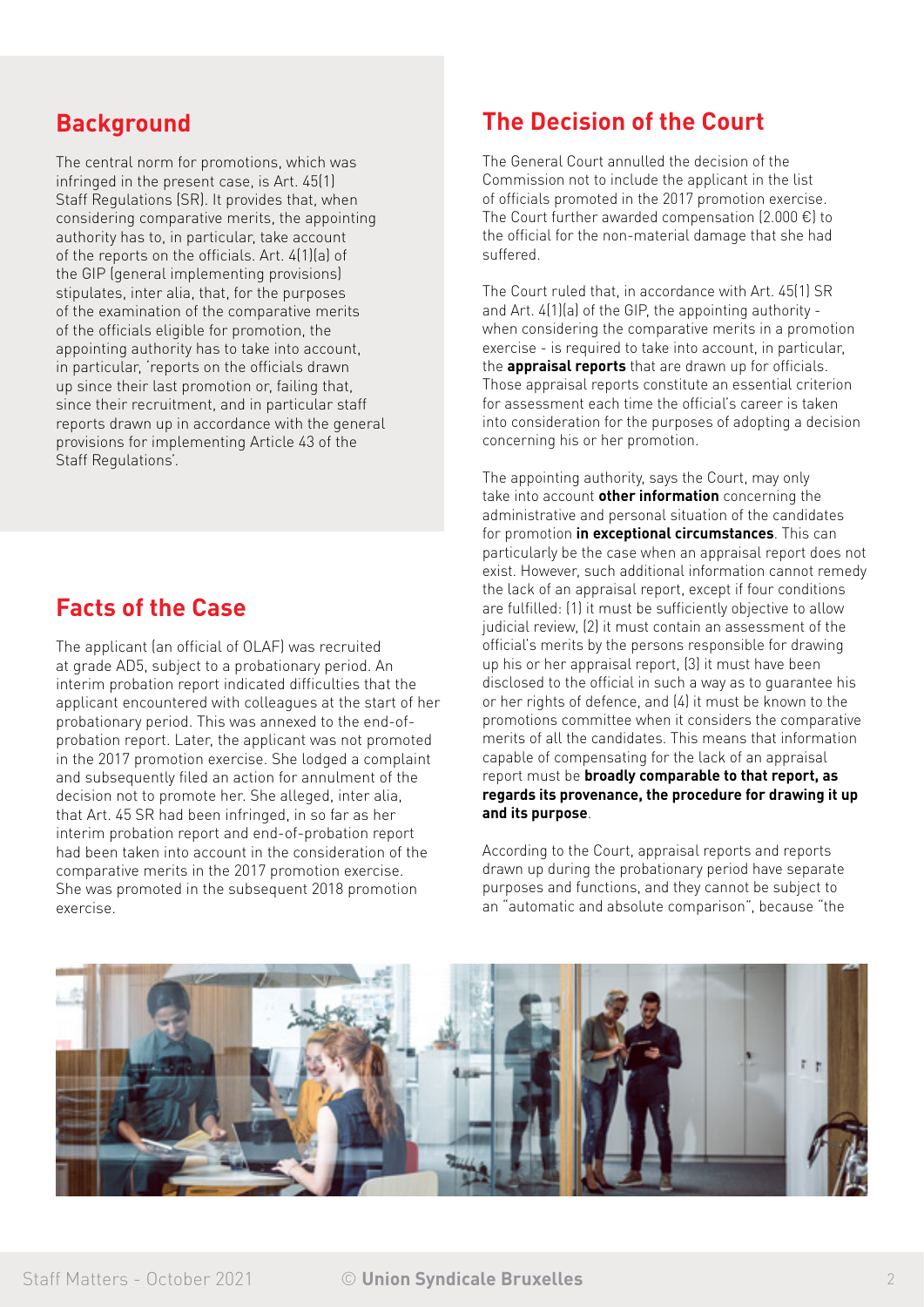two types of reports have different assessment headings and grading systems". The assessments in an appraisal report target on performance and are intended to provide the administration with periodic information, while the end-of-probation report is principally intended to evaluate the fitness to carry out the work corresponding to his or her post and to become an established official. The assessments contained in a probation report cannot be **equated to or substitute or compensate** for those carried out in an appraisal report.

While the appraisal reports are acts adversely affecting the official since they are capable of having an influence over the entire course of that official's career, that is not the case for measures relating to the progress of the official's probationary period, such as probation reports, the purpose of which is to prepare the decision of the administration whether to appoint the person concerned as an established official at the end of the probationary period or to dismiss that person. For the same reason the end-of-probation report cannot be contested independently by an action for annulment: it only has the purpose to prepare the mentioned decision.

Thus, the Court concluded that an end-of-probation report, even if it contains a certain number of observations on the official's or other staff member's fitness for work, cannot, in principle, be taken into account by a promotion committee. Therefore, noting that, in the present case, two appraisal reports (2015 and 2016) had been drawn up in respect of the applicant and that the assessments contained in those reports constituted a proper basis for the consideration of the comparative merits provided for in Art. 45(1) SR, the Court held that there were no exceptional circumstances justifying the taking into account of the end-of-probation report and the interim probation report annexed to it in the consideration of the applicant's comparative merits in the 2017 promotion exercise. In any event, unlike the appraisal reports, the applicant's interim probation report had not been drawn up either in order to allow for an objective appraisal of the applicant or in order to assist in assessing her career development and, moreover, it contained unusual and harsh criticisms, which was a further reason for precluding the interim probation report from being taken into account in the consideration of the applicant's comparative merits.

The Court concluded that the taking into account, on the part of the competent appointing authority, of the reports relating to the applicant's probationary period constituted an irregularity capable of vitiating the 2017 promotion procedure in so far as it concerned the applicant. Since the outcome of the 2017 promotion procedure could have been different in the absence of that procedural irregularity, the Court annulled the decision not to promote the applicant.

Furthermore, it ordered the Commission to pay to the applicant the sum of 2.000  $\epsilon$  ex aequo et bono as compensation for the non-material damage that she had suffered for the anxiety and uncertainty she experienced as to her reputation and professional future.



### **Comments :**

1. First, as a practical hint: the notice of those candidates promoted which does not contain the name of the person concerned is the decision that can be challenged in a complaint and subsequent court action (it is the decision not to promote the official).

2. As a general remark on appraisals: the superior drafting an appraisal report enjoys a broad margin of discretion and must, in order to fulfil his or her responsibilities, make comments about the quality of the official's work. This starting point is in line with standing case law (cf. Cases T-23/91, Maurissen / Court of Auditors, para. 40; T-144/03, Schmit / Commission, para. 7; 36/81, 37/81 and 218/81, Seton / Commission, para. 23). An infringement of procedural rules in administrative areas granting wide discretion to decision-makers is scrutinized by the Union judge with particular attention (s. our StaffMatters newsletter No. 12, about the Pethke case).